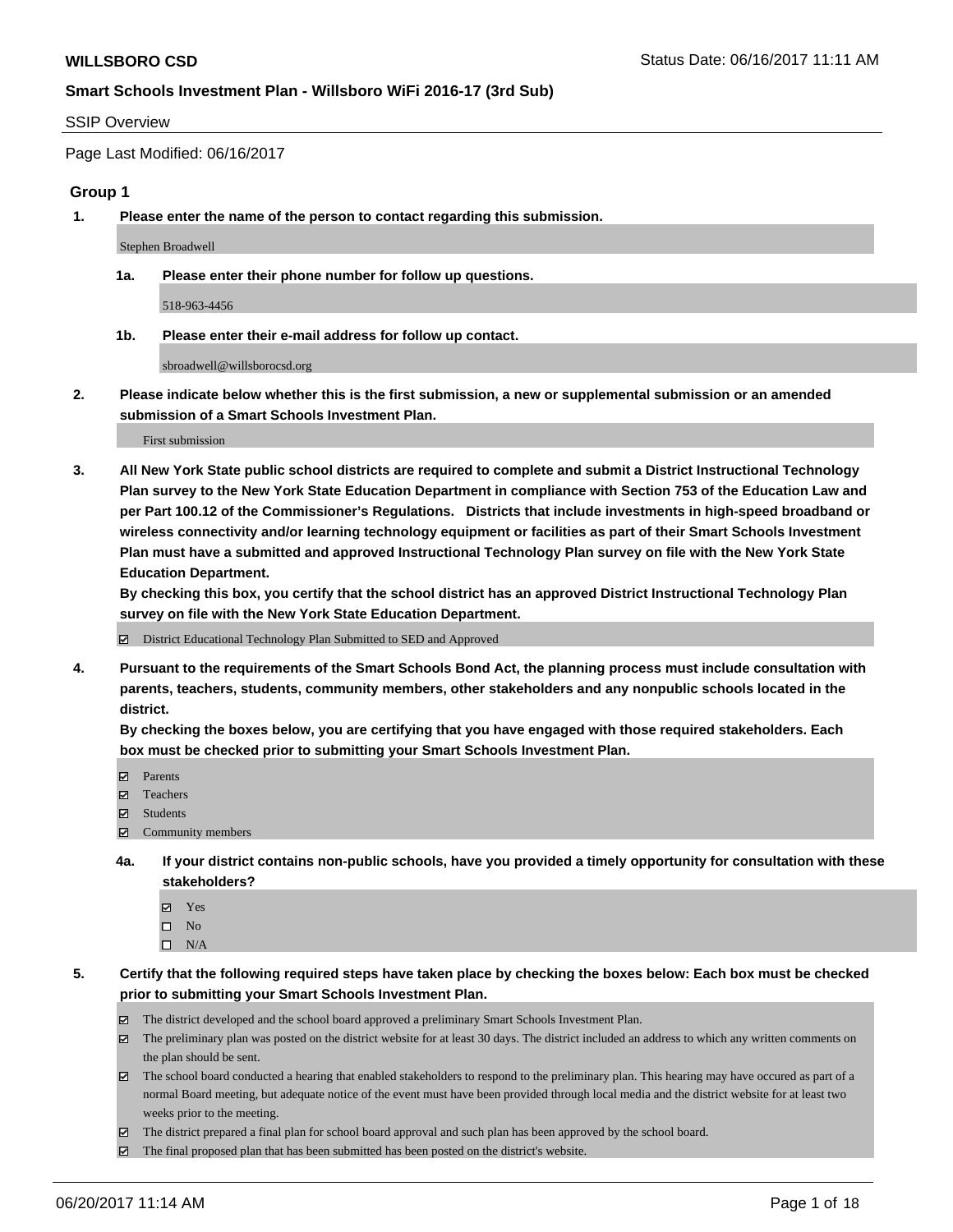SSIP Overview

Page Last Modified: 06/16/2017

**5a. Please upload the proposed Smart Schools Investment Plan (SSIP) that was posted on the district's website, along with any supporting materials. Note that this should be different than your recently submitted Educational Technology Survey. The Final SSIP, as approved by the School Board, should also be posted on the website and remain there during the course of the projects contained therein.**

WCS Smart School Investment Plan.docx

**5b. Enter the webpage address where the final Smart Schools Investment Plan is posted. The Plan should remain posted for the life of the included projects.**

www.willsborocsd.org

**6. Please enter an estimate of the total number of students and staff that will benefit from this Smart Schools Investment Plan based on the cumulative projects submitted to date.**

320

**7. An LEA/School District may partner with one or more other LEA/School Districts to form a consortium to pool Smart Schools Bond Act funds for a project that meets all other Smart School Bond Act requirements. Each school district participating in the consortium will need to file an approved Smart Schools Investment Plan for the project and submit a signed Memorandum of Understanding that sets forth the details of the consortium including the roles of each respective district.**

 $\Box$  The district plans to participate in a consortium to partner with other school district(s) to implement a Smart Schools project.

**8. Please enter the name and 6-digit SED Code for each LEA/School District participating in the Consortium.**

| <b>Partner LEA/District</b> | <b>ISED BEDS Code</b> |
|-----------------------------|-----------------------|
| (No Response)               | (No Response)         |

**9. Please upload a signed Memorandum of Understanding with all of the participating Consortium partners.**

(No Response)

**10. Your district's Smart Schools Bond Act Allocation is:**

\$209,397

**11. Enter the budget sub-allocations by category that you are submitting for approval at this time. If you are not budgeting SSBA funds for a category, please enter 0 (zero.) If the value entered is \$0, you will not be required to complete that survey question.**

|                                              | Sub-<br>Allocations |
|----------------------------------------------|---------------------|
|                                              |                     |
| <b>School Connectivity</b>                   | 68,082              |
| <b>Connectivity Projects for Communities</b> | 0                   |
| Classroom Technology                         | $\overline{0}$      |
| Pre-Kindergarten Classrooms                  | $\overline{0}$      |
| Replace Transportable Classrooms             | 0                   |
| <b>High-Tech Security Features</b>           | $\overline{0}$      |
| Totals:                                      | 68,082              |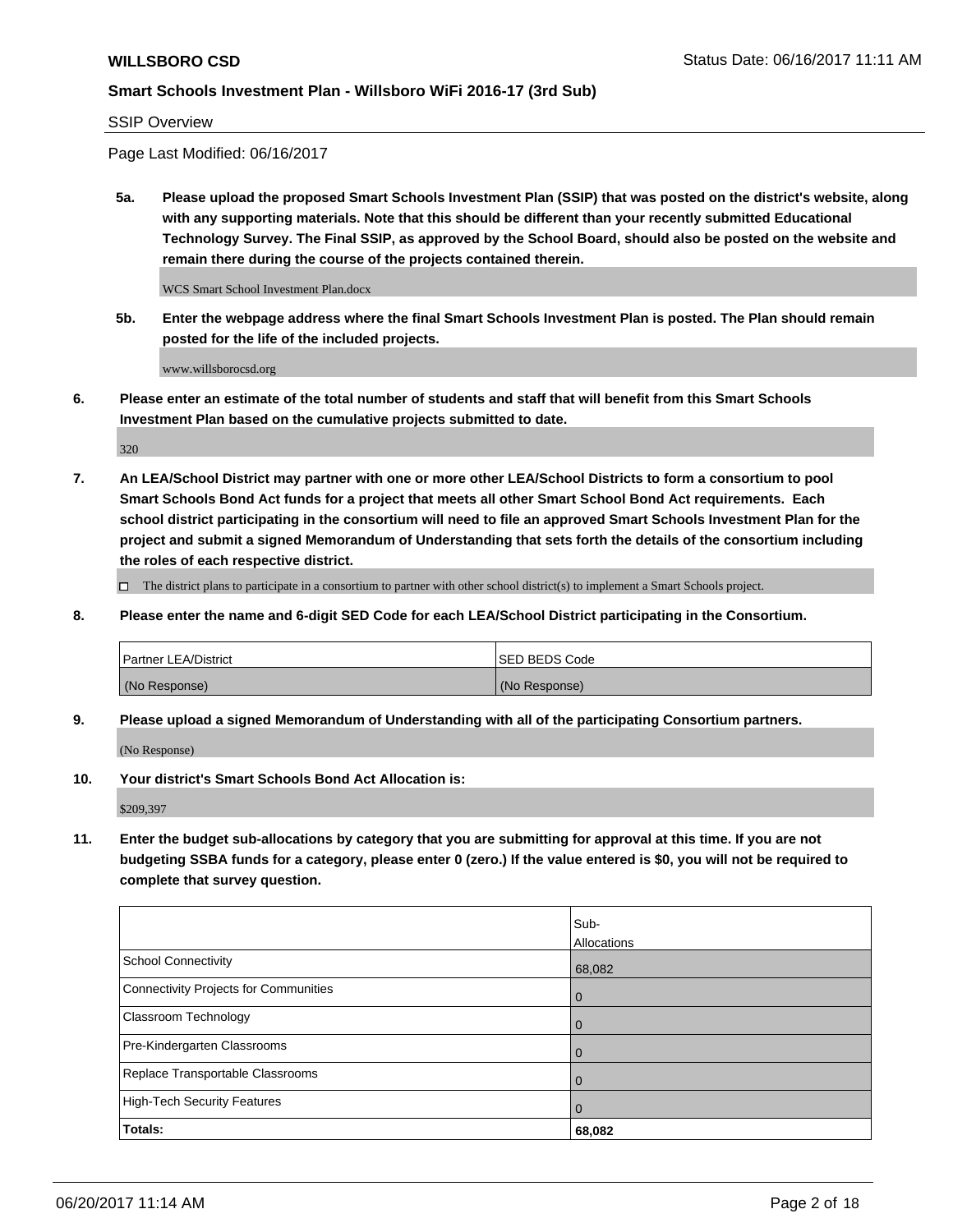### School Connectivity

Page Last Modified: 06/16/2017

## **Group 1**

- **1. In order for students and faculty to receive the maximum benefit from the technology made available under the Smart Schools Bond Act, their school buildings must possess sufficient connectivity infrastructure to ensure that devices can be used during the school day. Smart Schools Investment Plans must demonstrate that:**
	- **sufficient infrastructure that meets the Federal Communications Commission's 100 Mbps per 1,000 students standard currently exists in the buildings where new devices will be deployed, or**
	- **is a planned use of a portion of Smart Schools Bond Act funds, or**
	- **is under development through another funding source.**

**Smart Schools Bond Act funds used for technology infrastructure or classroom technology investments must increase the number of school buildings that meet or exceed the minimum speed standard of 100 Mbps per 1,000 students and staff within 12 months. This standard may be met on either a contracted 24/7 firm service or a "burstable" capability. If the standard is met under the burstable criteria, it must be:**

**1. Specifically codified in a service contract with a provider, and**

**2. Guaranteed to be available to all students and devices as needed, particularly during periods of high demand, such as computer-based testing (CBT) periods.**

**Please describe how your district already meets or is planning to meet this standard within 12 months of plan submission.**

The district currently meets the requirement. We have 50Mbps which is good for 500 students and our current enrollment is 260 students.

- **1a. If a district believes that it will be impossible to meet this standard within 12 months, it may apply for a waiver of this requirement, as described on the Smart Schools website. The waiver must be filed and approved by SED prior to submitting this survey.**
	- By checking this box, you are certifying that the school district has an approved waiver of this requirement on file with the New York State Education Department.

#### **2. Connectivity Speed Calculator (Required)**

|                         | Number of<br><b>Students</b> | Multiply by<br>100 Kbps | Divide by 1000 Current Speed<br>to Convert to<br>Required<br>Speed in Mb | in Mb | Expected<br>Speed to be<br>Attained Within   Required<br>12 Months | <b>Expected Date</b><br><b>When</b><br>Speed Will be<br>Met |
|-------------------------|------------------------------|-------------------------|--------------------------------------------------------------------------|-------|--------------------------------------------------------------------|-------------------------------------------------------------|
| <b>Calculated Speed</b> | 260                          | 26,000                  | 26                                                                       | 50    | 50                                                                 | Currently Met                                               |

## **3. Describe how you intend to use Smart Schools Bond Act funds for high-speed broadband and/or wireless connectivity projects in school buildings.**

We will be making a campus wide wireless. This will include purchase and installation of wifi access points and devices in all classrooms and areas within our one school building including the installation of new switches.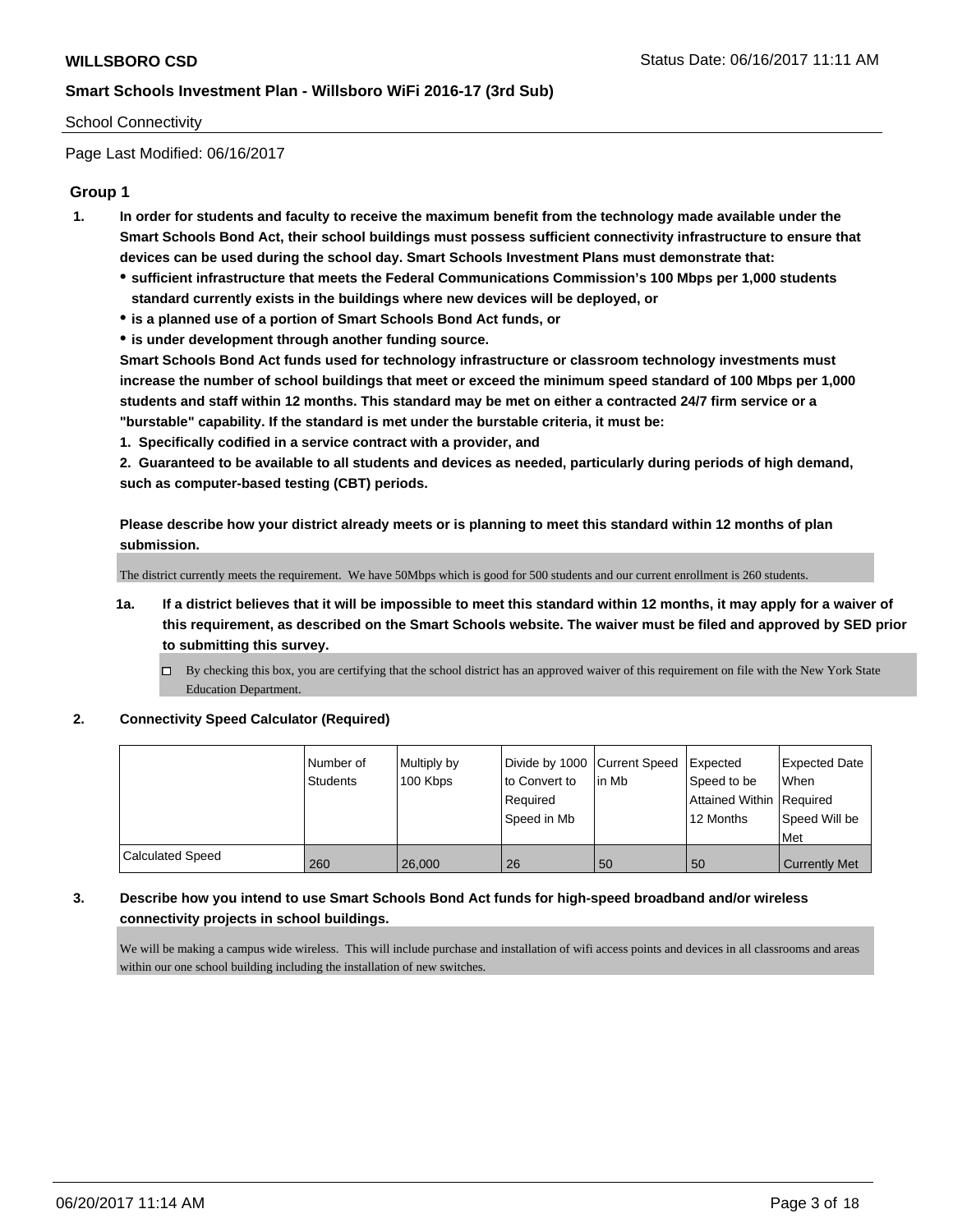#### School Connectivity

Page Last Modified: 06/16/2017

**4. Describe the linkage between the district's District Instructional Technology Plan and the proposed projects. (There should be a link between your response to this question and your response to Question 1 in Part E. Curriculum and Instruction "What are the district's plans to use digital connectivity and technology to improve teaching and learning?)**

Without question, the number one issue students raise in the district is, "When are we going to have Wifi in the building?" This submission will allow us to answer that question. In addition, the district recognizes the need to provide equitable access to technology for all students and staff. This includes curriculum, via interactive online services, and virtual learning, environments and software available at school and at home. We want interactive learning materials through on line discussion groups, interactive conferences and tutorials. We will engage more people through electronric mail, discussion groups, web blogs and other social networking tools. In addition, the district will promote the integration of technology as a digital resource into curricula and aims to increase the number of educators effectively using technology by providing digitally rich model lessons in core content areas that are aligned to digital resources. We will also provide technical guidance and training on content and tools necessary to implement the curriculum.

**5. If the district wishes to have students and staff access the Internet from wireless devices within the school building, or in close proximity to it, it must first ensure that it has a robust Wi-Fi network in place that has sufficient bandwidth to meet user demand.**

**Please describe how you have quantified this demand and how you plan to meet this demand.**

Our wireless network will support all 260 of our students as well as our staff. We have been working towards this Neric and wifi is the most requested service our students want on a day to day basis in all of their classrooms.

**6. As indicated on Page 5 of the guidance, the Office of Facilities Planning will have to conduct a preliminary review of all capital projects, including connectivity projects.**

**Please indicate on a separate row each project number given to you by the Office of Facilities Planning.**

| l Proiect Number      |  |
|-----------------------|--|
| 15-17-01-04-0-007-BA1 |  |

**7. Certain high-tech security and connectivity infrastructure projects may be eligible for an expedited review process as determined by the Office of Facilities Planning.**

#### **Was your project deemed eligible for streamlined review?**

Yes

**7a. Districts that choose the Streamlined Review Process will be required to certify that they have reviewed all installations with their licensed architect or engineer of record and provide that person's name and license number. The licensed professional must review the products and proposed method of installation prior to implementation and review the work during and after completion in order to affirm that the work was codecompliant, if requested.**

I certify that I have reviewed all installations with a licensed architect or engineer of record.

**8. Include the name and license number of the architect or engineer of record.**

| Name                  | License Number |
|-----------------------|----------------|
| <b>Garrett Hamlin</b> | 30484          |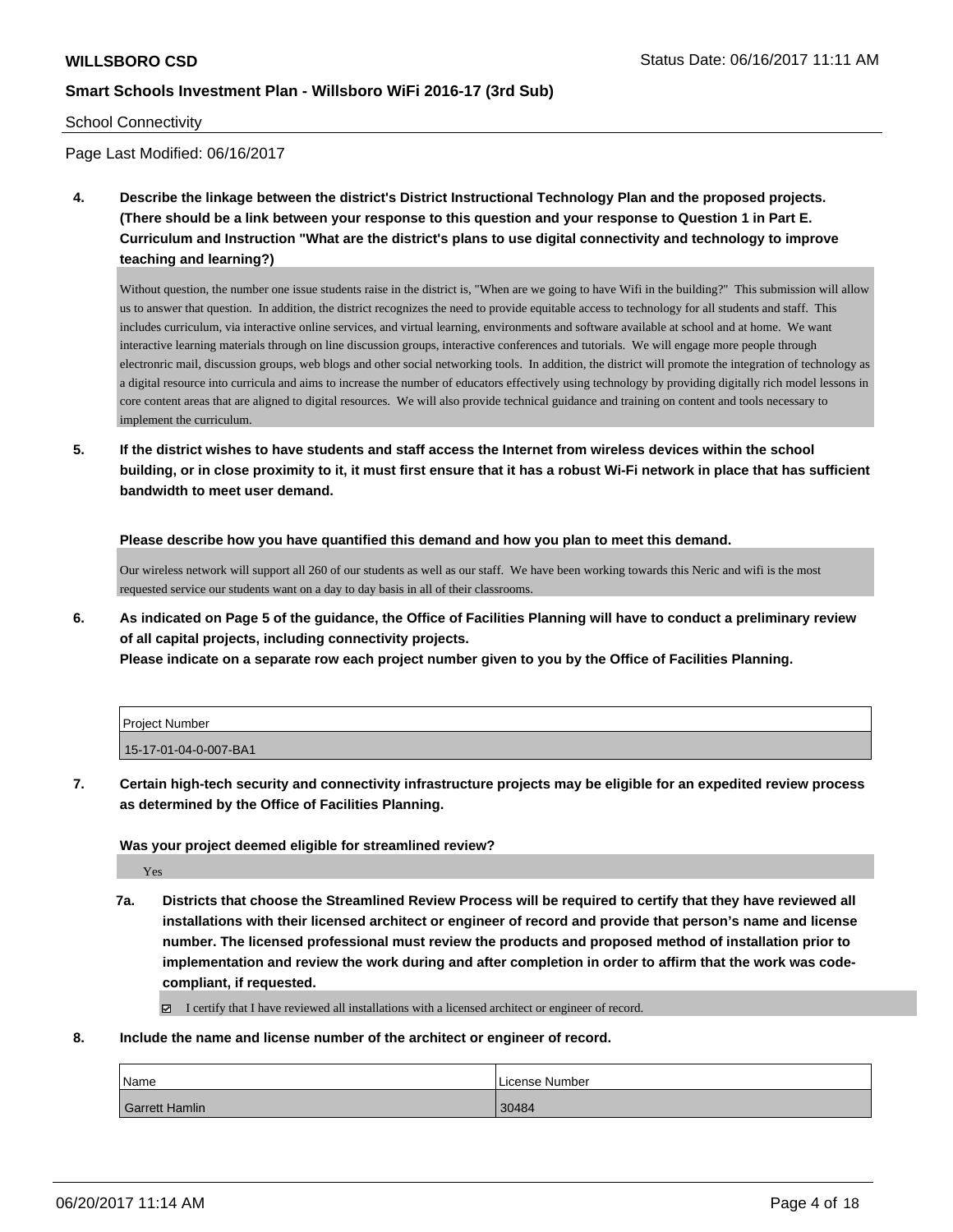#### School Connectivity

Page Last Modified: 06/16/2017

**9. If you are submitting an allocation for School Connectivity complete this table. Note that the calculated Total at the bottom of the table must equal the Total allocation for this category that you entered in the SSIP Overview overall budget.** 

|                                            | Sub-<br>Allocation |
|--------------------------------------------|--------------------|
| Network/Access Costs                       | 68,082             |
| <b>Outside Plant Costs</b>                 | 0                  |
| School Internal Connections and Components | 0                  |
| <b>Professional Services</b>               | 0                  |
| Testing                                    | 0                  |
| Other Upfront Costs                        | 0                  |
| <b>Other Costs</b>                         | $\Omega$           |
| Totals:                                    | 68,082             |

**10. Please detail the type, quantity, per unit cost and total cost of the eligible items under each sub-category. This is especially important for any expenditures listed under the "Other" category. All expenditures must be eligible for tax-exempt financing to be reimbursed through the SSBA. Sufficient detail must be provided so that we can verify this is the case. If you have any questions, please contact us directly through smartschools@nysed.gov. NOTE: Wireless Access Points should be included in this category, not under Classroom Educational Technology, except those that will be loaned/purchased for nonpublic schools.**

| Add rows under each sub-category for additional items, as needed. |  |
|-------------------------------------------------------------------|--|
|-------------------------------------------------------------------|--|

| Select the allowable expenditure | Item to be purchased          | Quantity | Cost per Item | <b>Total Cost</b> |
|----------------------------------|-------------------------------|----------|---------------|-------------------|
| type.                            |                               |          |               |                   |
| Repeat to add another item under |                               |          |               |                   |
| each type.                       |                               |          |               |                   |
| Network/Access Costs             | <b>Wireless Access Points</b> | 46       | 439           | 20,194            |
| Network/Access Costs             | <b>Installation Services</b>  |          | 15,668        | 15,668            |
| Network/Access Costs             | <b>Wireless Access Points</b> | 9        | 769           | 6,921             |
| Network/Access Costs             | Catalyst 2960-X 48 Switches   | 3        | 4,077         | 12,231            |
| Network/Access Costs             | Catalyst 3850-12 Switch       |          | 5,100         | 5,100             |
| Network/Access Costs             | <b>Battery Back up Packs</b>  | 3        | 1,316         | 3,948             |
| Network/Access Costs             | Cabling                       | 201      | 20            | 4,020             |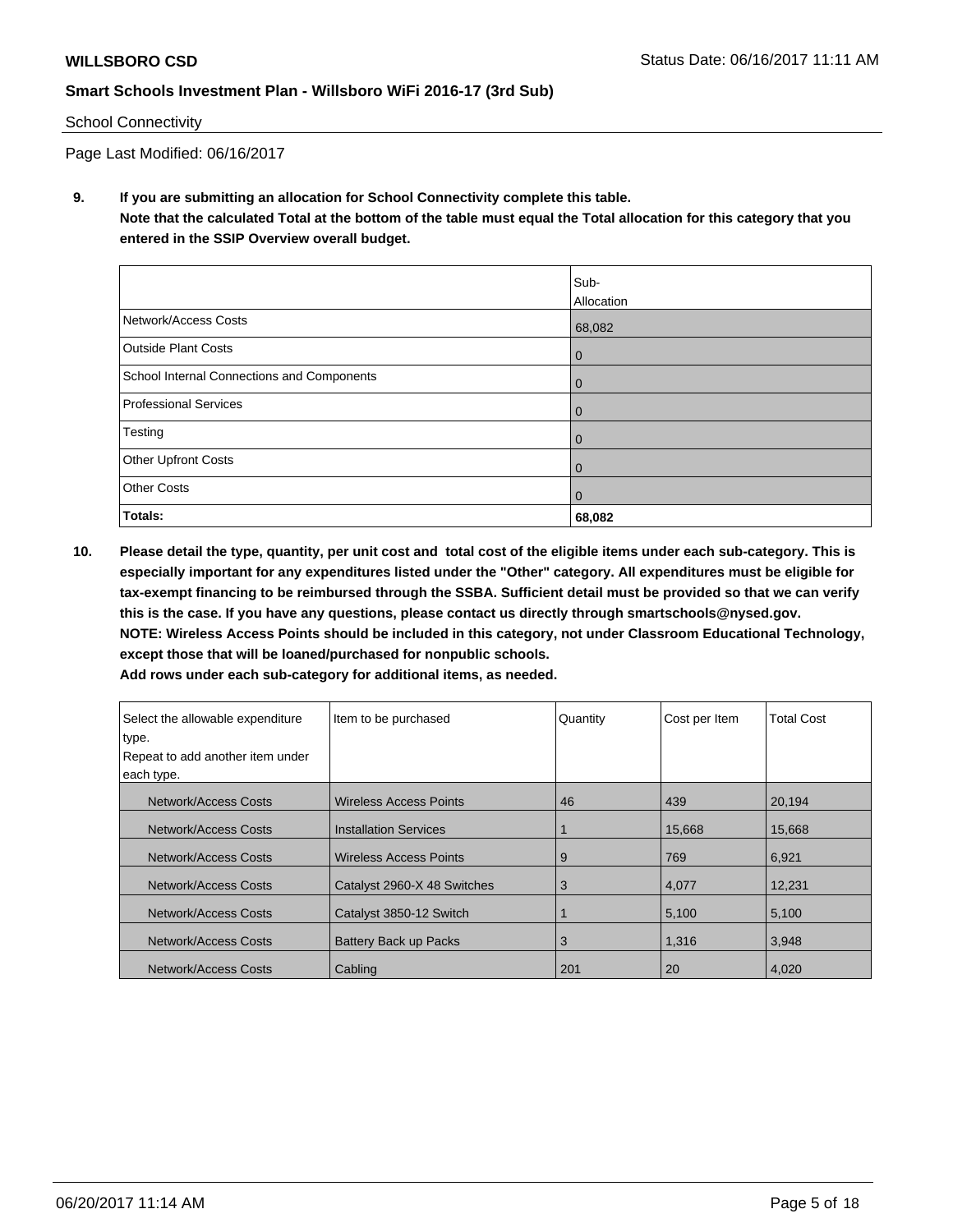Community Connectivity (Broadband and Wireless)

Page Last Modified: 06/16/2017

#### **Group 1**

**1. Describe how you intend to use Smart Schools Bond Act funds for high-speed broadband and/or wireless connectivity projects in the community.**

(No Response)

**2. Please describe how the proposed project(s) will promote student achievement and increase student and/or staff access to the Internet in a manner that enhances student learning and/or instruction outside of the school day and/or school building.**

(No Response)

**3. Community connectivity projects must comply with all the necessary local building codes and regulations (building and related permits are not required prior to plan submission).**

 $\Box$  I certify that we will comply with all the necessary local building codes and regulations.

**4. Please describe the physical location of the proposed investment.**

(No Response)

**5. Please provide the initial list of partners participating in the Community Connectivity Broadband Project, along with their Federal Tax Identification (Employer Identification) number.**

| <b>Project Partners</b> | Federal ID#     |
|-------------------------|-----------------|
| (No Response)           | l (No Response) |

**6. If you are submitting an allocation for Community Connectivity, complete this table. Note that the calculated Total at the bottom of the table must equal the Total allocation for this category that you entered in the SSIP Overview overall budget.**

|                                    | Sub-Allocation |
|------------------------------------|----------------|
| Network/Access Costs               | (No Response)  |
| Outside Plant Costs                | (No Response)  |
| <b>Tower Costs</b>                 | (No Response)  |
| <b>Customer Premises Equipment</b> | (No Response)  |
| <b>Professional Services</b>       | (No Response)  |
| Testing                            | (No Response)  |
| <b>Other Upfront Costs</b>         | (No Response)  |
| <b>Other Costs</b>                 | (No Response)  |
| Totals:                            | 0              |

**7. Please detail the type, quantity, per unit cost and total cost of the eligible items under each sub-category. This is especially important for any expenditures listed under the "Other" category. All expenditures must be capital-bond eligible to be reimbursed through the SSBA. If you have any questions, please contact us directly through smartschools@nysed.gov.**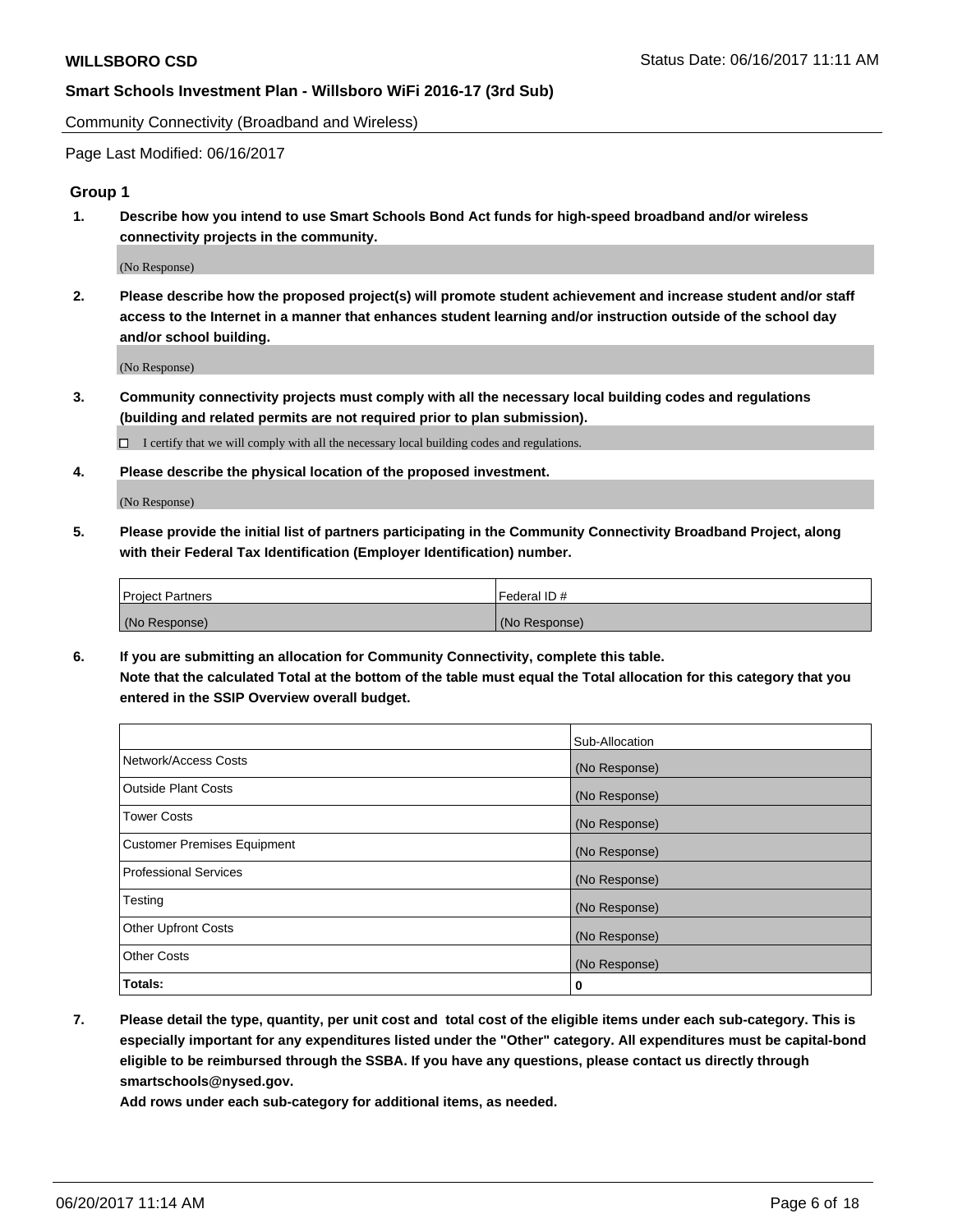Community Connectivity (Broadband and Wireless)

Page Last Modified: 06/16/2017

| Select the allowable expenditure<br>type.      | Item to be purchased | Quantity      | Cost per Item | <b>Total Cost</b> |
|------------------------------------------------|----------------------|---------------|---------------|-------------------|
| Repeat to add another item under<br>each type. |                      |               |               |                   |
| (No Response)                                  | (No Response)        | (No Response) | (No Response) | (No Response)     |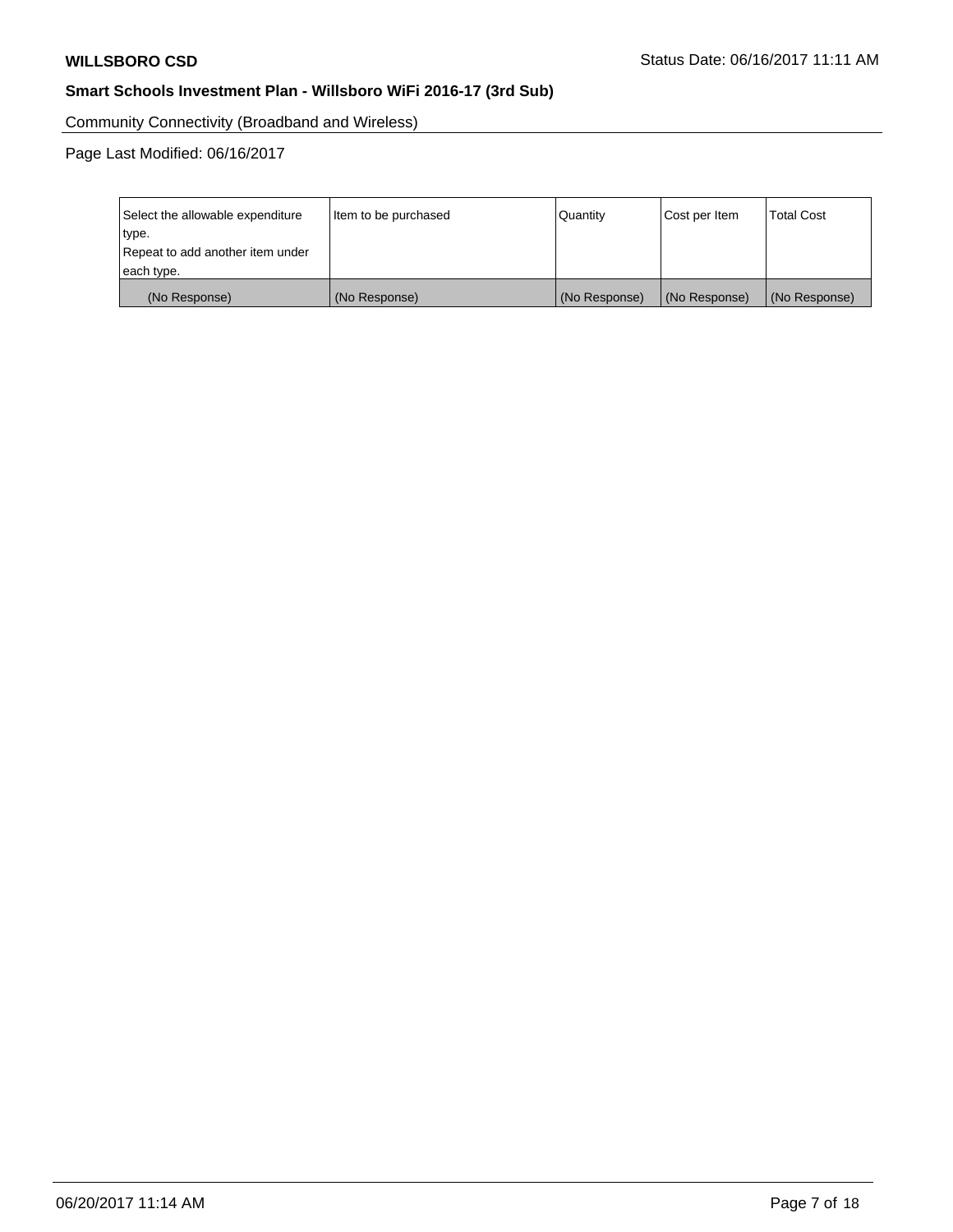#### Classroom Learning Technology

Page Last Modified: 06/16/2017

#### **Questions**

**1. In order for students and faculty to receive the maximum benefit from the technology made available under the Smart Schools Bond Act, their school buildings must possess sufficient connectivity infrastructure to ensure that devices can be used during the school day. Smart Schools Investment Plans must demonstrate that sufficient infrastructure that meets the Federal Communications Commission's 100 Mbps per 1,000 students standard currently exists in the buildings where new devices will be deployed, or is a planned use of a portion of Smart Schools Bond Act funds, or is under development through another funding source.**

**Smart Schools Bond Act funds used for technology infrastructure or classroom technology investments must increase the number of school buildings that meet or exceed the minimum speed standard of 100 Mbps per 1,000 students and staff within 12 months. This standard may be met on either a contracted 24/7 firm service or a "burstable" capability. If the standard is met under the burstable criteria, it must be:**

- **1. Specifically codified in a service contract with a provider, and**
- **2. Guaranteed to be available to all students and devices as needed, particularly during periods of high demand, such as computer-based testing (CBT) periods.**

**Please describe how your district already meets or is planning to meet this standard within 12 months of plan submission.**

(No Response)

- **1a. If a district believes that it will be impossible to meet this standard within 12 months, it may apply for a waiver of this requirement, as described on the Smart Schools website. The waiver must be filed and approved by SED prior to submitting this survey.**
	- $\Box$  By checking this box, you are certifying that the school district has an approved waiver of this requirement on file with the New York State Education Department.

#### **2. Connectivity Speed Calculator (Required)**

|                         | l Number of<br>Students | Multiply by<br>100 Kbps | Divide by 1000   Current Speed<br>to Convert to<br>Required<br>Speed in Mb | lin Mb           | Expected<br>Speed to be<br>Attained Within Required<br>12 Months | <b>Expected Date</b><br>When<br>Speed Will be<br>Met |
|-------------------------|-------------------------|-------------------------|----------------------------------------------------------------------------|------------------|------------------------------------------------------------------|------------------------------------------------------|
| <b>Calculated Speed</b> | (No<br>Response)        | (No Response)           | (No<br>Response)                                                           | (No<br>Response) | (No<br>Response)                                                 | (No<br>Response)                                     |

**3. If the district wishes to have students and staff access the Internet from wireless devices within the school building, or in close proximity to it, it must first ensure that it has a robust Wi-Fi network in place that has sufficient bandwidth to meet user demand.**

**Please describe how you have quantified this demand and how you plan to meet this demand.**

(No Response)

**4. All New York State public school districts are required to complete and submit an Instructional Technology Plan survey to the New York State Education Department in compliance with Section 753 of the Education Law and per Part 100.12 of the Commissioner's Regulations.**

**Districts that include educational technology purchases as part of their Smart Schools Investment Plan must have a submitted and approved Instructional Technology Plan survey on file with the New York State Education Department.**

 $\Box$  By checking this box, you are certifying that the school district has an approved Instructional Technology Plan survey on file with the New York State Education Department.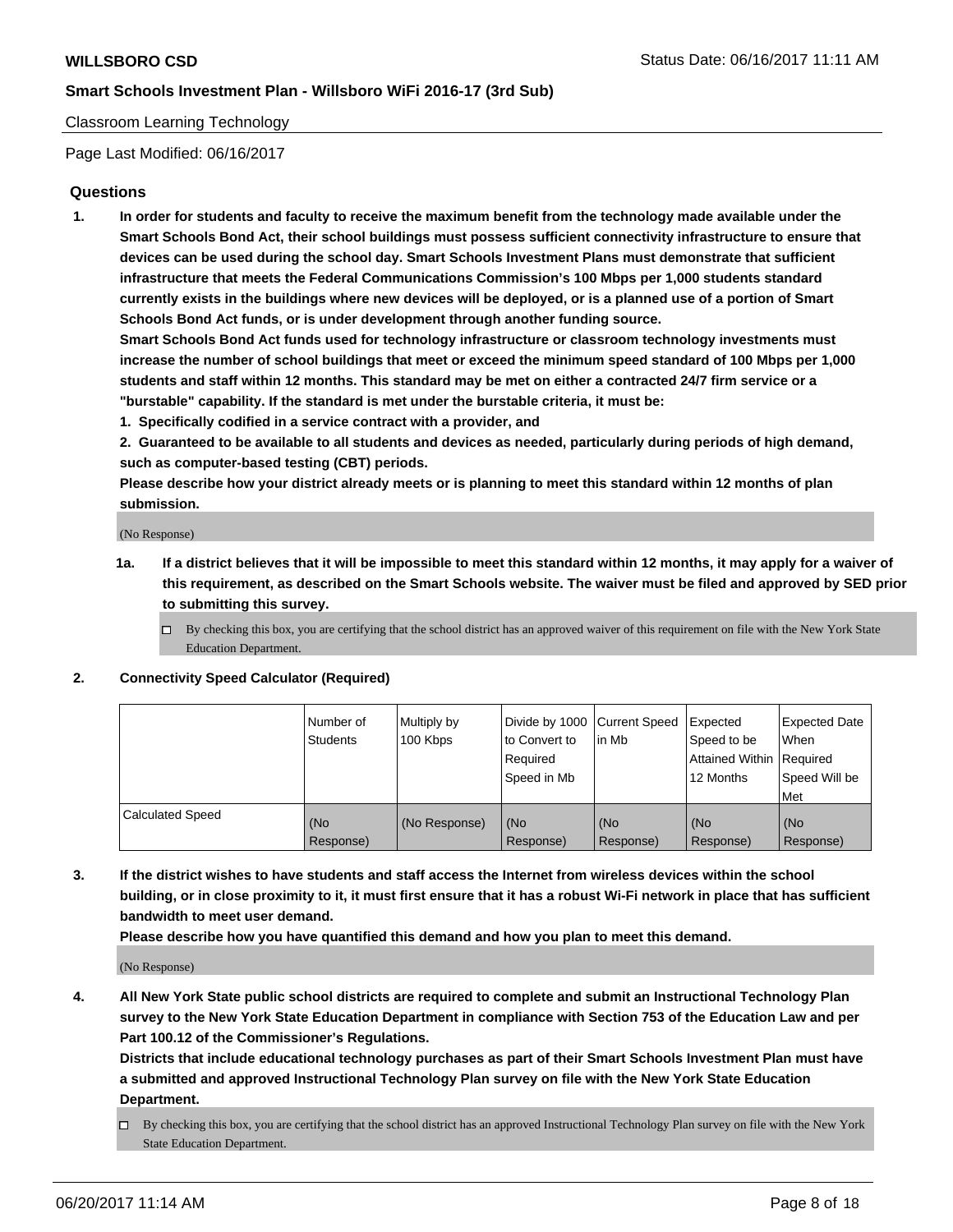#### Classroom Learning Technology

Page Last Modified: 06/16/2017

**5. Describe the devices you intend to purchase and their compatibility with existing or planned platforms or systems. Specifically address the adequacy of each facility's electrical, HVAC and other infrastructure necessary to install and support the operation of the planned technology.**

(No Response)

- **6. Describe how the proposed technology purchases will:**
	- **> enhance differentiated instruction;**
	- **> expand student learning inside and outside the classroom;**
	- **> benefit students with disabilities and English language learners; and**
	- **> contribute to the reduction of other learning gaps that have been identified within the district.**

**The expectation is that districts will place a priority on addressing the needs of students who struggle to succeed in a rigorous curriculum. Responses in this section should specifically address this concern and align with the district's Instructional Technology Plan (in particular Question 2 of E. Curriculum and Instruction: "Does the district's instructional technology plan address the needs of students with disabilities to ensure equitable access to instruction, materials and assessments?" and Question 3 of the same section: "Does the district's instructional technology plan address the provision of assistive technology specifically for students with disabilities to ensure access to and participation in the general curriculum?"**

(No Response)

**7. Where appropriate, describe how the proposed technology purchases will enhance ongoing communication with parents and other stakeholders and help the district facilitate technology-based regional partnerships, including distance learning and other efforts.**

(No Response)

**8. Describe the district's plan to provide professional development to ensure that administrators, teachers and staff can employ the technology purchased to enhance instruction successfully.**

**Note: This response should be aligned and expanded upon in accordance with your district's response to Question 1 of F. Professional Development of your Instructional Technology Plan: "Please provide a summary of professional development offered to teachers and staff, for the time period covered by this plan, to support technology to enhance teaching and learning. Please include topics, audience and method of delivery within your summary."**

(No Response)

- **9. Districts must contact the SUNY/CUNY teacher preparation program that supplies the largest number of the district's new teachers to request advice on innovative uses and best practices at the intersection of pedagogy and educational technology.**
	- By checking this box, you certify that you have contacted the SUNY/CUNY teacher preparation program that supplies the largest number of your new teachers to request advice on these issues.
	- **9a. Please enter the name of the SUNY or CUNY Institution that you contacted.**

(No Response)

**9b. Enter the primary Institution phone number.**

(No Response)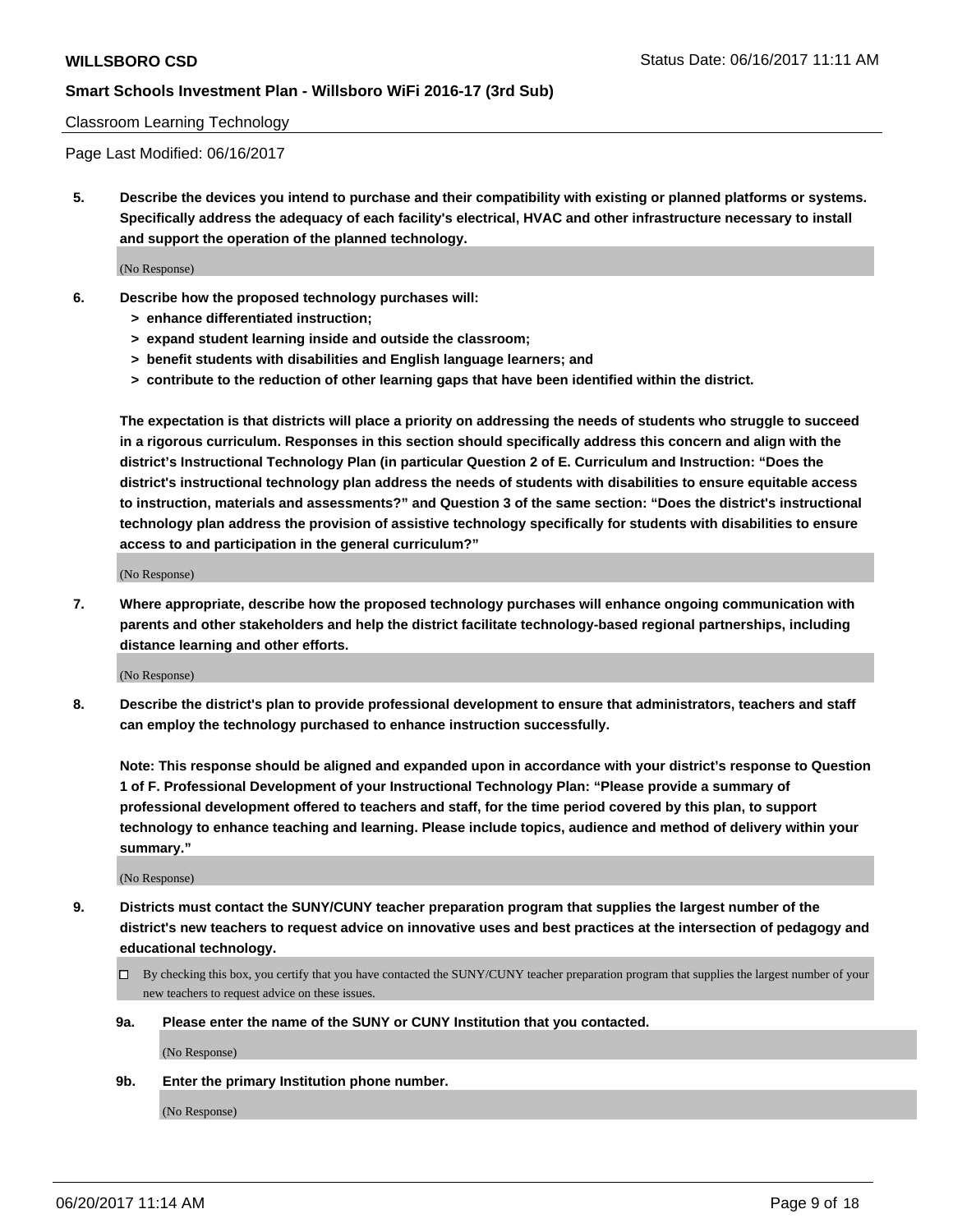Classroom Learning Technology

Page Last Modified: 06/16/2017

**9c. Enter the name of the contact person with whom you consulted and/or will be collaborating with on innovative uses of technology and best practices.**

(No Response)

**10. A district whose Smart Schools Investment Plan proposes the purchase of technology devices and other hardware must account for nonpublic schools in the district.**

**Are there nonpublic schools within your school district?**

Yes

 $\square$  No

**11. Nonpublic Classroom Technology Loan Calculator**

**The Smart Schools Bond Act provides that any Classroom Learning Technology purchases made using Smart Schools funds shall be lent, upon request, to nonpublic schools in the district. However, no school district shall be required to loan technology in amounts greater than the total obtained and spent on technology pursuant to the Smart Schools Bond Act and the value of such loan may not exceed the total of \$250 multiplied by the nonpublic school enrollment in the base year at the time of enactment.**

**See:**

**http://www.p12.nysed.gov/mgtserv/smart\_schools/docs/Smart\_Schools\_Bond\_Act\_Guidance\_04.27.15\_Final.pdf.**

|                                       | 1. Classroom   | l 2. Public   | 3. Nonpublic | l 4. Sum of | 15. Total Per                                                                                 | 6. Total       |
|---------------------------------------|----------------|---------------|--------------|-------------|-----------------------------------------------------------------------------------------------|----------------|
|                                       | Technology     | Enrollment    | Enrollment   | Public and  | Pupil Sub-                                                                                    | Nonpublic Loan |
|                                       | Sub-allocation | $(2014 - 15)$ | $(2014-15)$  | l Nonpublic | allocation                                                                                    | Amount         |
|                                       |                |               |              | Enrollment  |                                                                                               |                |
| Calculated Nonpublic Loan<br>  Amount |                |               |              |             | (No Response)   (No Response)   (No Response)   (No Response)   (No Response)   (No Response) |                |

**12. To ensure the sustainability of technology purchases made with Smart Schools funds, districts must demonstrate a long-term plan to maintain and replace technology purchases supported by Smart Schools Bond Act funds. This sustainability plan shall demonstrate a district's capacity to support recurring costs of use that are ineligible for Smart Schools Bond Act funding such as device maintenance, technical support, Internet and wireless fees, maintenance of hotspots, staff professional development, building maintenance and the replacement of incidental items. Further, such a sustainability plan shall include a long-term plan for the replacement of purchased devices and equipment at the end of their useful life with other funding sources.**

 $\Box$  By checking this box, you certify that the district has a sustainability plan as described above.

**13. Districts must ensure that devices purchased with Smart Schools Bond funds will be distributed, prepared for use, maintained and supported appropriately. Districts must maintain detailed device inventories in accordance with generally accepted accounting principles.**

By checking this box, you certify that the district has a distribution and inventory management plan and system in place.

**14. If you are submitting an allocation for Classroom Learning Technology complete this table. Note that the calculated Total at the bottom of the table must equal the Total allocation for this category that you entered in the SSIP Overview overall budget.**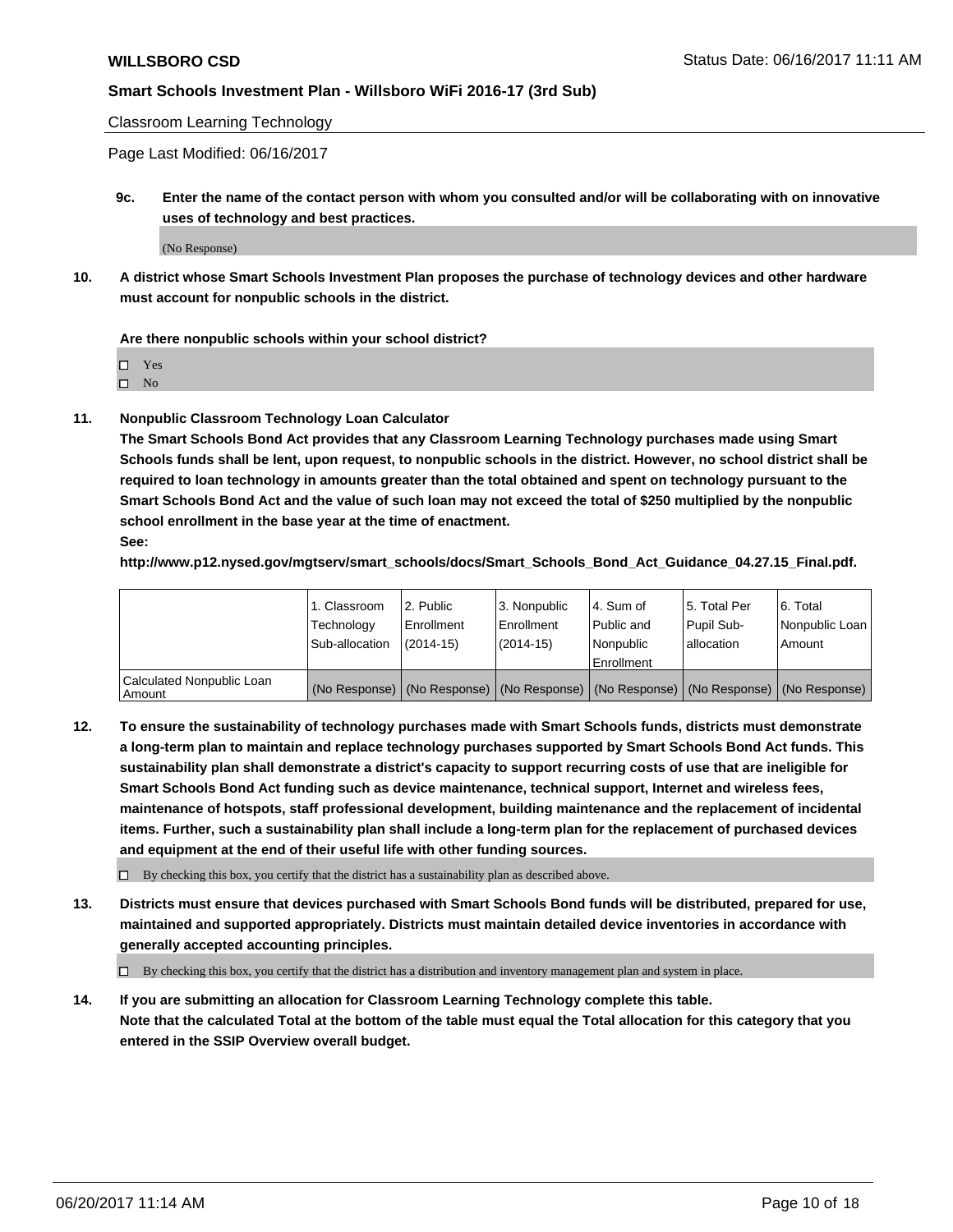#### Classroom Learning Technology

Page Last Modified: 06/16/2017

|                          | Sub-Allocation |
|--------------------------|----------------|
| Interactive Whiteboards  | (No Response)  |
| Computer Servers         | (No Response)  |
| <b>Desktop Computers</b> | (No Response)  |
| Laptop Computers         | (No Response)  |
| <b>Tablet Computers</b>  | (No Response)  |
| <b>Other Costs</b>       | (No Response)  |
| Totals:                  | 0              |

**15. Please detail the type, quantity, per unit cost and total cost of the eligible items under each sub-category. This is especially important for any expenditures listed under the "Other" category. All expenditures must be capital-bond eligible to be reimbursed through the SSBA. If you have any questions, please contact us directly through smartschools@nysed.gov.**

**Please specify in the "Item to be Purchased" field which specific expenditures and items are planned to meet the district's nonpublic loan requirement, if applicable.**

**NOTE: Wireless Access Points that will be loaned/purchased for nonpublic schools should ONLY be included in this category, not under School Connectivity, where public school districts would list them.**

| Select the allowable expenditure | Iltem to be Purchased | Quantity      | Cost per Item | <b>Total Cost</b> |
|----------------------------------|-----------------------|---------------|---------------|-------------------|
| type.                            |                       |               |               |                   |
| Repeat to add another item under |                       |               |               |                   |
| each type.                       |                       |               |               |                   |
| (No Response)                    | (No Response)         | (No Response) | (No Response) | (No Response)     |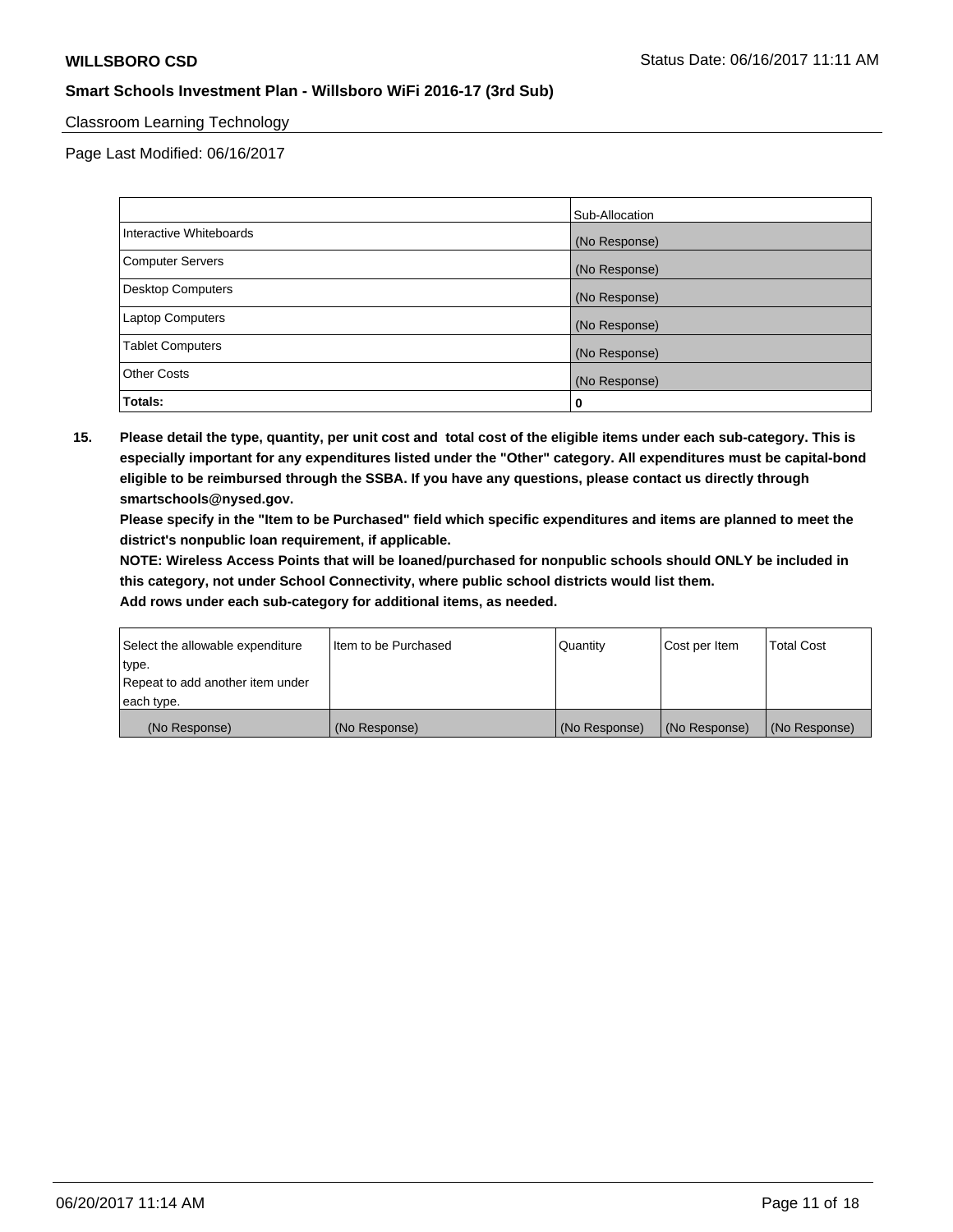#### Pre-Kindergarten Classrooms

Page Last Modified: 06/16/2017

### **Group 1**

**1. Provide information regarding how and where the district is currently serving pre-kindergarten students and justify the need for additional space with enrollment projections over 3 years.**

(No Response)

- **2. Describe the district's plan to construct, enhance or modernize education facilities to accommodate prekindergarten programs. Such plans must include:**
	- **Specific descriptions of what the district intends to do to each space;**
	- **An affirmation that pre-kindergarten classrooms will contain a minimum of 900 square feet per classroom;**
	- **The number of classrooms involved;**
	- **The approximate construction costs per classroom; and**
	- **Confirmation that the space is district-owned or has a long-term lease that exceeds the probable useful life of the improvements.**

(No Response)

**3. Smart Schools Bond Act funds may only be used for capital construction costs. Describe the type and amount of additional funds that will be required to support ineligible ongoing costs (e.g. instruction, supplies) associated with any additional pre-kindergarten classrooms that the district plans to add.**

(No Response)

**4. All plans and specifications for the erection, repair, enlargement or remodeling of school buildings in any public school district in the State must be reviewed and approved by the Commissioner. Districts that plan capital projects using their Smart Schools Bond Act funds will undergo a Preliminary Review Process by the Office of Facilities Planning.**

**Please indicate on a separate row each project number given to you by the Office of Facilities Planning.**

| Project Number |  |
|----------------|--|
| (No Response)  |  |

**5. If you have made an allocation for Pre-Kindergarten Classrooms, complete this table. Note that the calculated Total at the bottom of the table must equal the Total allocation for this category that you entered in the SSIP Overview overall budget.**

| Totals:                                  | 0              |
|------------------------------------------|----------------|
| Other Costs                              | (No Response)  |
| Enhance/Modernize Educational Facilities | (No Response)  |
| Construct Pre-K Classrooms               | (No Response)  |
|                                          | Sub-Allocation |

**6. Please detail the type, quantity, per unit cost and total cost of the eligible items under each sub-category. This is especially important for any expenditures listed under the "Other" category. All expenditures must be capital-bond eligible to be reimbursed through the SSBA. If you have any questions, please contact us directly through smartschools@nysed.gov.**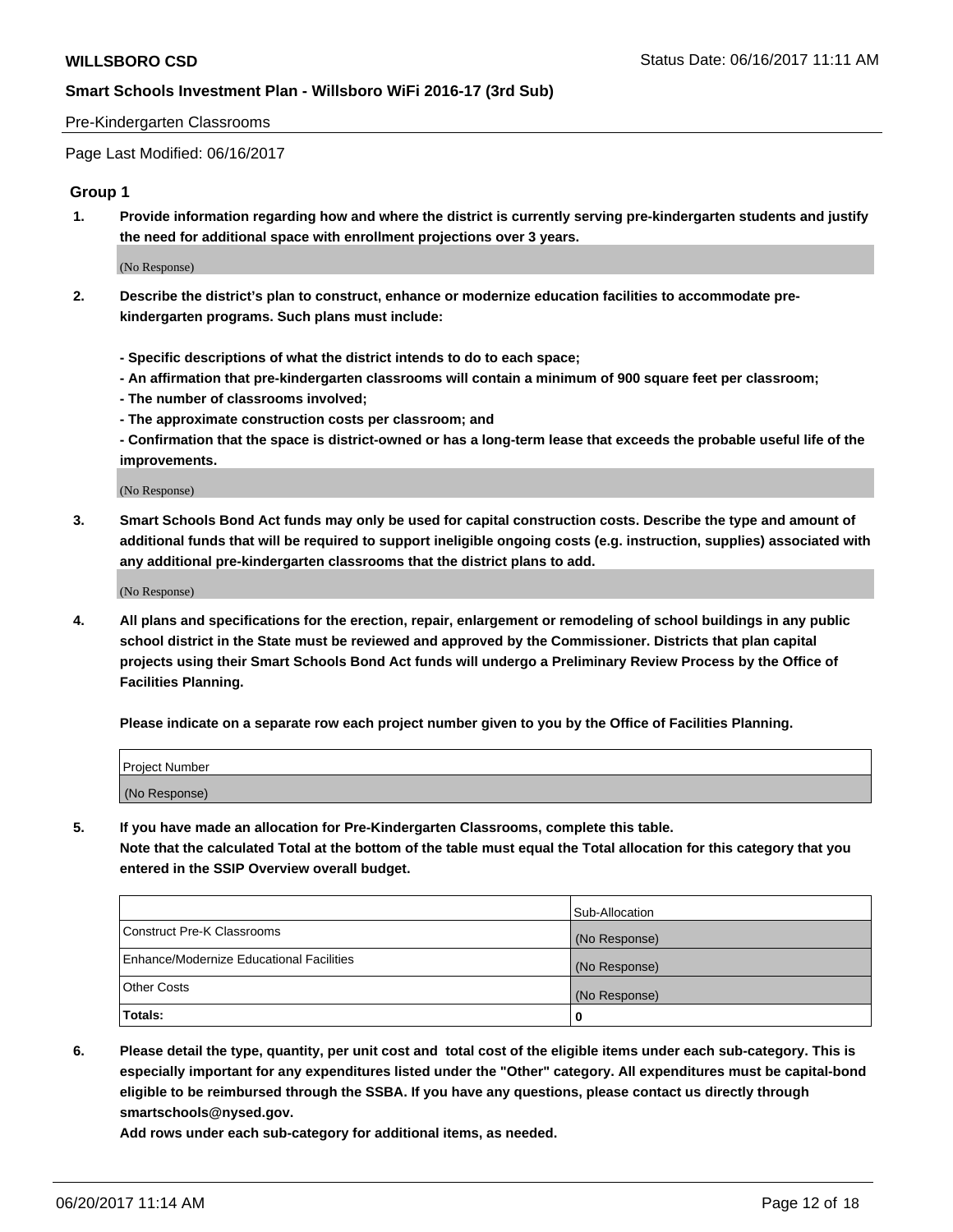# Pre-Kindergarten Classrooms

Page Last Modified: 06/16/2017

| Select the allowable expenditure | Item to be purchased | Quantity      | Cost per Item | <b>Total Cost</b> |
|----------------------------------|----------------------|---------------|---------------|-------------------|
| type.                            |                      |               |               |                   |
| Repeat to add another item under |                      |               |               |                   |
| each type.                       |                      |               |               |                   |
| (No Response)                    | (No Response)        | (No Response) | (No Response) | (No Response)     |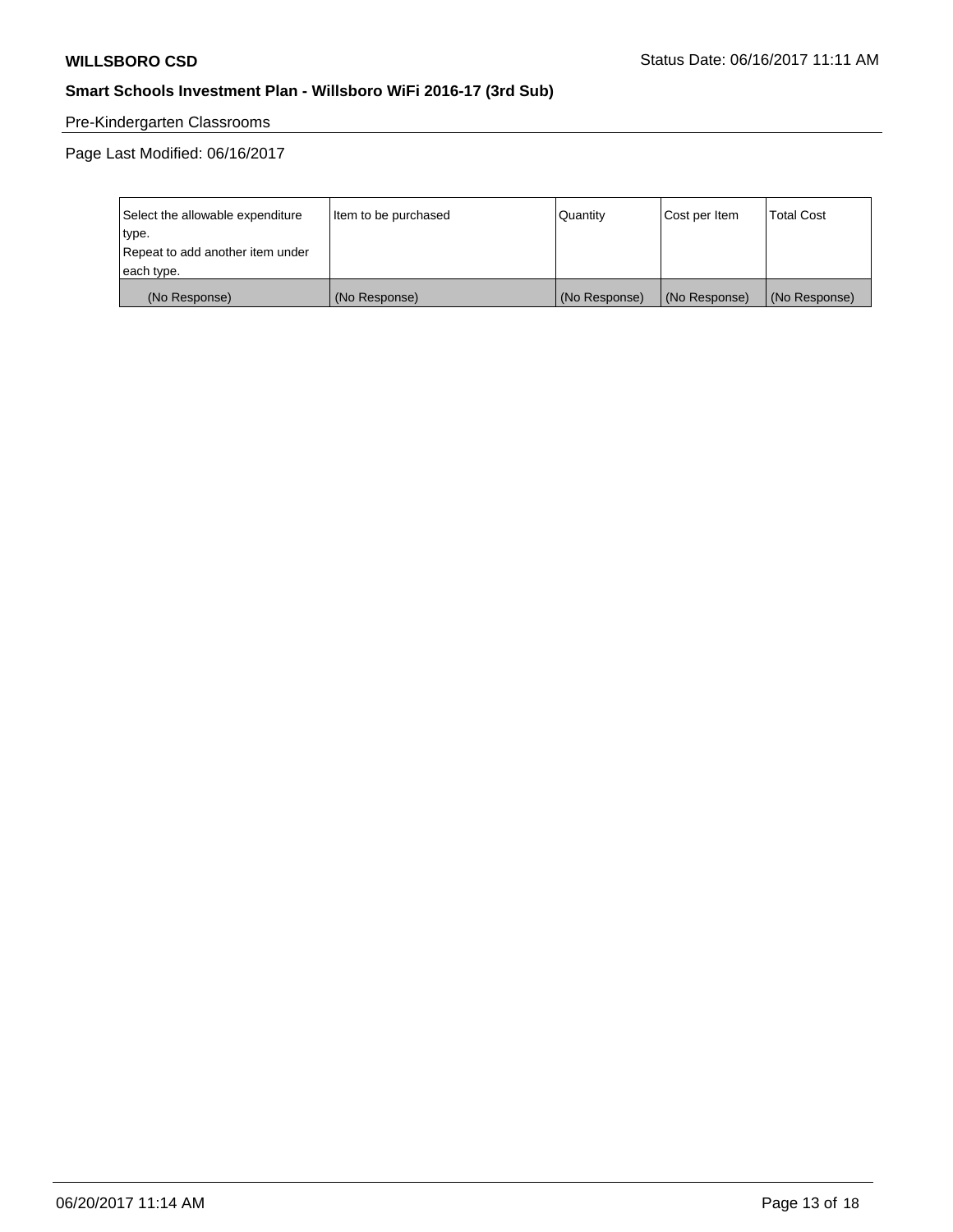Replace Transportable Classrooms

Page Last Modified: 06/16/2017

#### **Group 1**

**1. Describe the district's plan to construct, enhance or modernize education facilities to provide high-quality instructional space by replacing transportable classrooms.**

(No Response)

**2. All plans and specifications for the erection, repair, enlargement or remodeling of school buildings in any public school district in the State must be reviewed and approved by the Commissioner. Districts that plan capital projects using their Smart Schools Bond Act funds will undergo a Preliminary Review Process by the Office of Facilities Planning.**

**Please indicate on a separate row each project number given to you by the Office of Facilities Planning.**

| Project Number |  |
|----------------|--|
| (No Response)  |  |

**3. For large projects that seek to blend Smart Schools Bond Act dollars with other funds, please note that Smart Schools Bond Act funds can be allocated on a pro rata basis depending on the number of new classrooms built that directly replace transportable classroom units.**

**If a district seeks to blend Smart Schools Bond Act dollars with other funds describe below what other funds are being used and what portion of the money will be Smart Schools Bond Act funds.**

(No Response)

**4. If you have made an allocation for Replace Transportable Classrooms, complete this table. Note that the calculated Total at the bottom of the table must equal the Total allocation for this category that you entered in the SSIP Overview overall budget.**

|                                                | Sub-Allocation |
|------------------------------------------------|----------------|
| Construct New Instructional Space              | (No Response)  |
| Enhance/Modernize Existing Instructional Space | (No Response)  |
| Other Costs                                    | (No Response)  |
| Totals:                                        | 0              |

**5. Please detail the type, quantity, per unit cost and total cost of the eligible items under each sub-category. This is especially important for any expenditures listed under the "Other" category. All expenditures must be capital-bond eligible to be reimbursed through the SSBA. If you have any questions, please contact us directly through smartschools@nysed.gov.**

| Select the allowable expenditure | Item to be purchased | Quantity      | Cost per Item | <b>Total Cost</b> |
|----------------------------------|----------------------|---------------|---------------|-------------------|
| type.                            |                      |               |               |                   |
| Repeat to add another item under |                      |               |               |                   |
| each type.                       |                      |               |               |                   |
| (No Response)                    | (No Response)        | (No Response) | (No Response) | (No Response)     |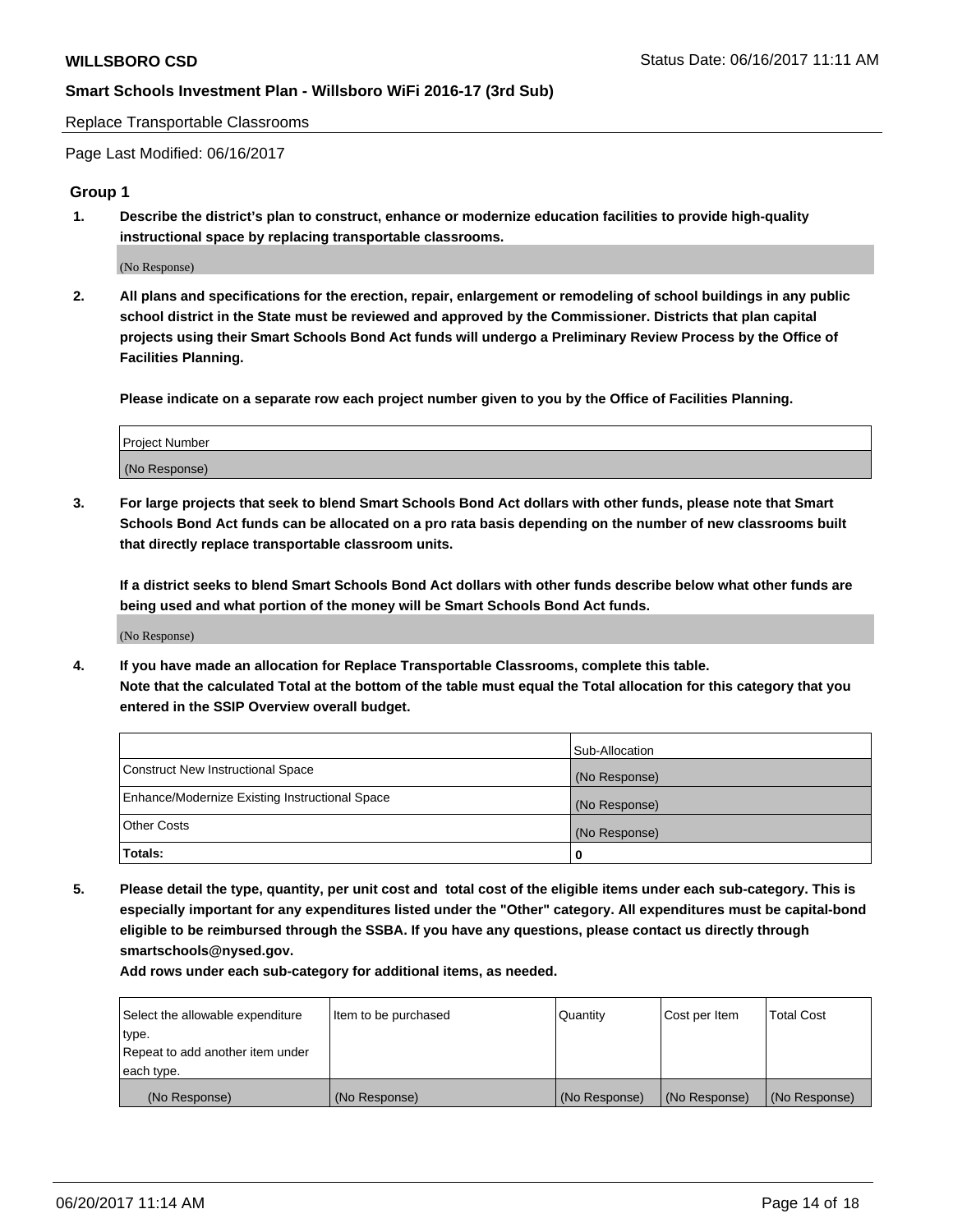#### High-Tech Security Features

Page Last Modified: 06/16/2017

### **Group 1**

**1. Describe how you intend to use Smart Schools Bond Act funds to install high-tech security features in school buildings and on school campuses.**

(No Response)

**2. All plans and specifications for the erection, repair, enlargement or remodeling of school buildings in any public school district in the State must be reviewed and approved by the Commissioner. Districts that plan capital projects using their Smart Schools Bond Act funds will undergo a Preliminary Review Process by the Office of Facilities Planning.** 

**Please indicate on a separate row each project number given to you by the Office of Facilities Planning.**

| Project Number |  |
|----------------|--|
|                |  |
| (No Response)  |  |

- **3. Was your project deemed eligible for streamlined Review?**
	- Yes  $\hfill \square$  No
- **4. Include the name and license number of the architect or engineer of record.**

| <b>Name</b>   | License Number |
|---------------|----------------|
| (No Response) | (No Response)  |

**5. If you have made an allocation for High-Tech Security Features, complete this table. Note that the calculated Total at the bottom of the table must equal the Total allocation for this category that you entered in the SSIP Overview overall budget.**

|                                                      | Sub-Allocation |
|------------------------------------------------------|----------------|
| Capital-Intensive Security Project (Standard Review) | (No Response)  |
| Electronic Security System                           | (No Response)  |
| <b>Entry Control System</b>                          | (No Response)  |
| Approved Door Hardening Project                      | (No Response)  |
| <b>Other Costs</b>                                   | (No Response)  |
| Totals:                                              | 0              |

**6. Please detail the type, quantity, per unit cost and total cost of the eligible items under each sub-category. This is especially important for any expenditures listed under the "Other" category. All expenditures must be capital-bond eligible to be reimbursed through the SSBA. If you have any questions, please contact us directly through smartschools@nysed.gov.**

| (No Response)                    | (No Response)        | (No Response) | (No Response) | (No Response)     |
|----------------------------------|----------------------|---------------|---------------|-------------------|
| each type.                       |                      |               |               |                   |
| Repeat to add another item under |                      |               |               |                   |
| type.                            |                      |               |               |                   |
| Select the allowable expenditure | Item to be purchased | Quantity      | Cost per Item | <b>Total Cost</b> |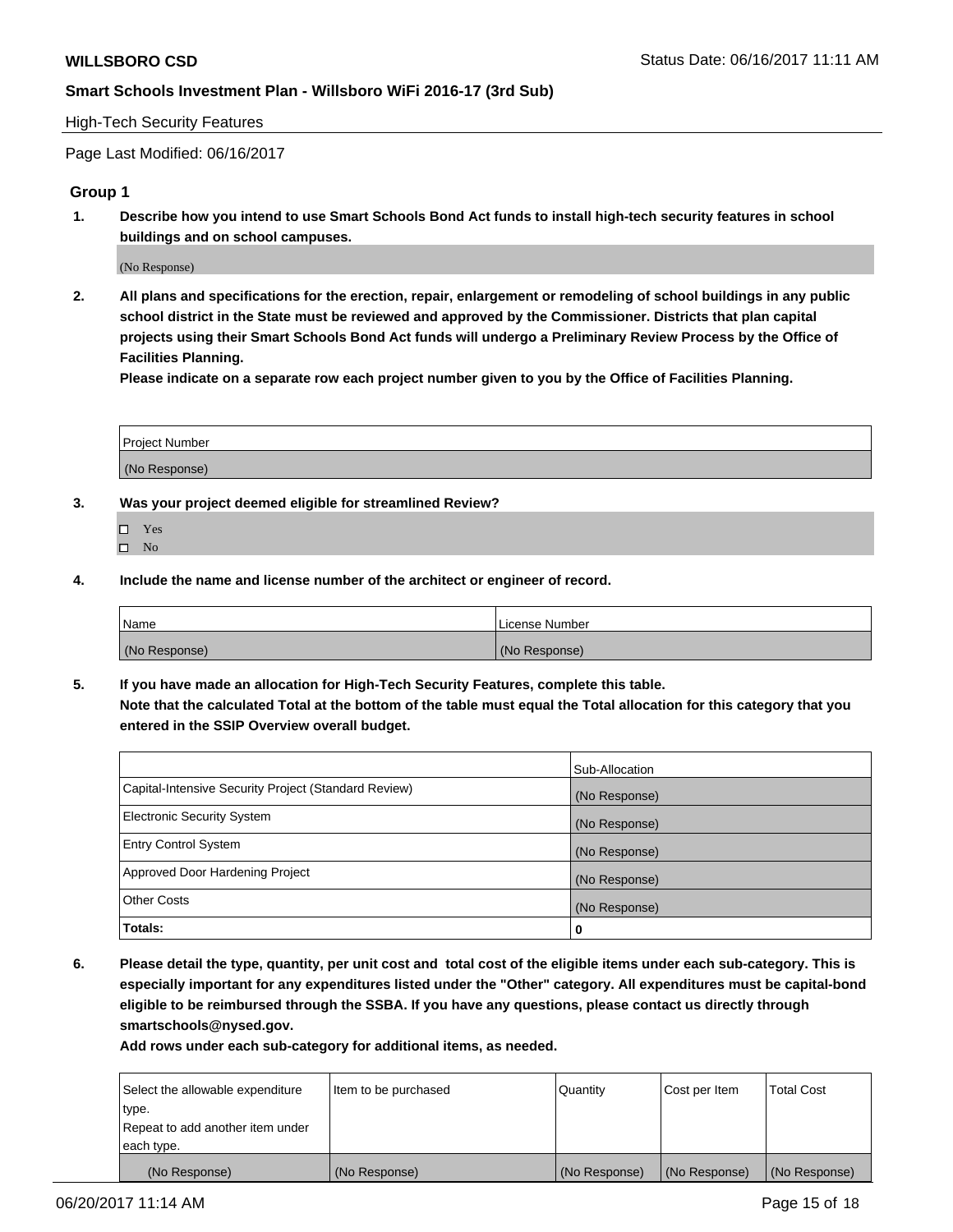High-Tech Security Features

Page Last Modified: 06/16/2017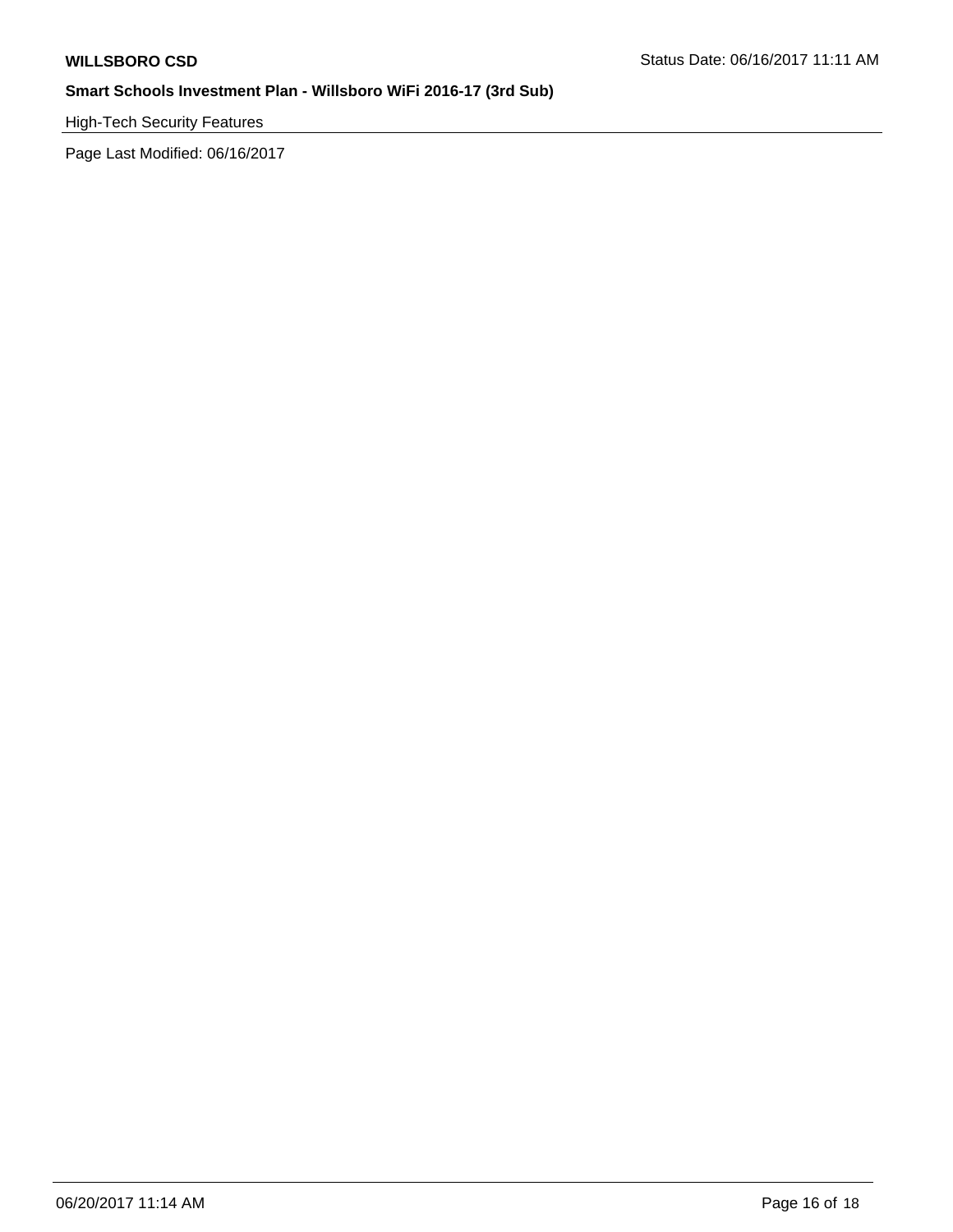Report

Page Last Modified: 02/15/2017